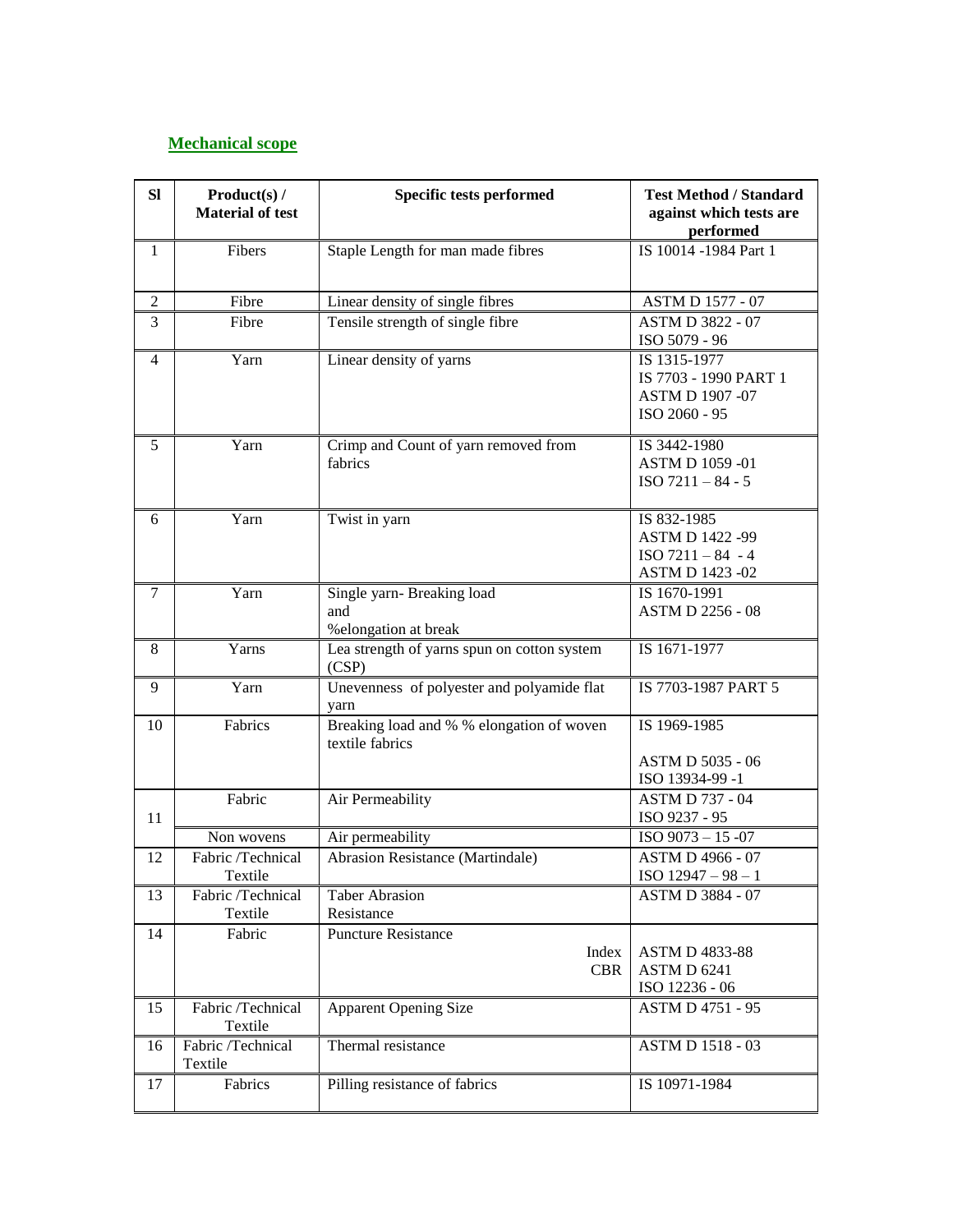| 18 | Fabrics           | Length and width of woven fabrics              | IS 1954-1990            |
|----|-------------------|------------------------------------------------|-------------------------|
|    |                   |                                                | ASTM D 3774 -04         |
|    |                   |                                                | ISO 22198               |
|    |                   |                                                | <b>ASTM D 1907</b>      |
|    |                   |                                                | ISO 2060 - 95           |
| 19 | Fabric            | Thickness of woven and knitted fabrics         | IS 7702-1975,           |
|    |                   |                                                |                         |
|    |                   |                                                | <b>ASTM D 1777 - 07</b> |
| 20 | Fabric            | Mass per unit length and mass per unit area in | IS 1964-2001,           |
|    |                   | woven fabrics                                  | <b>ASTM D 3776 -07</b>  |
|    |                   |                                                | ISO $7211 - 84 - 6$     |
| 21 | Fabric            | Threads per unit length in woven fabrics       | IS 1963-1981            |
|    |                   |                                                | <b>ASTM D 3775 - 08</b> |
|    |                   |                                                | $ISO 7211 - 84 - 2$     |
| 22 | Fabric            | Recovery from creasing of textile fabrics by   | IS 4681-1981            |
|    |                   | measuring the angle of recovery                |                         |
| 23 | Fabric            | <b>Stiffness</b>                               | ASTM D 1388-07          |
|    |                   | (Bending Length)                               | Option A                |
| 24 | Fabric /Technical | Breaking strength by Wide width method         | <b>ASTM D 4595 - 94</b> |
|    | Textile           | %Elongation                                    | ISO 10319 - 96          |
| 25 | Fabric            | <b>Grab Strength</b>                           | ASTM D 5034             |
|    |                   |                                                | $ISO$ 13934 - 99 - 2    |
|    |                   | %Elongation                                    |                         |
|    | Fabric /Technical | Tensile strength (Grab Method)                 | ASTM D 4632-91          |
|    | Textile           | %Elongation                                    | ISO 13934-1999 Part-2   |
|    | Non wovens        | Tensile strength (Grab Method)                 | ISO 9073-18             |
|    |                   | %Elongation                                    |                         |
| 26 | Fabric            | Tear strength (woven)<br>(Nonwoven)            | ASTM D 2261-07(a)       |
|    |                   |                                                | ISO 13937 -2000-2       |
|    |                   |                                                | ASTM D 5733 - 95        |
| 27 | Fabric /Technical | Trapezoid tear strength                        | <b>ASTM D 4533 - 91</b> |
|    | Textile           |                                                |                         |
| 28 | Fabric            | Failure in sewn seams of woven fabrics         | ASTM D 1683:2007        |
|    | Fabric            | Seam slippage and                              | ISO 13936-1:2004        |
|    |                   | Seam strength                                  |                         |
|    |                   |                                                | ISO 13935-2:1999        |
| 29 | Fabrics           | Bursting strength and bursting distension of   | IS 1966-1975,           |
|    |                   | fabrics: diaphragm method                      |                         |
|    |                   |                                                | ASTM D 3786 - 08        |
|    |                   |                                                | ISO 13938 - 99 - 2      |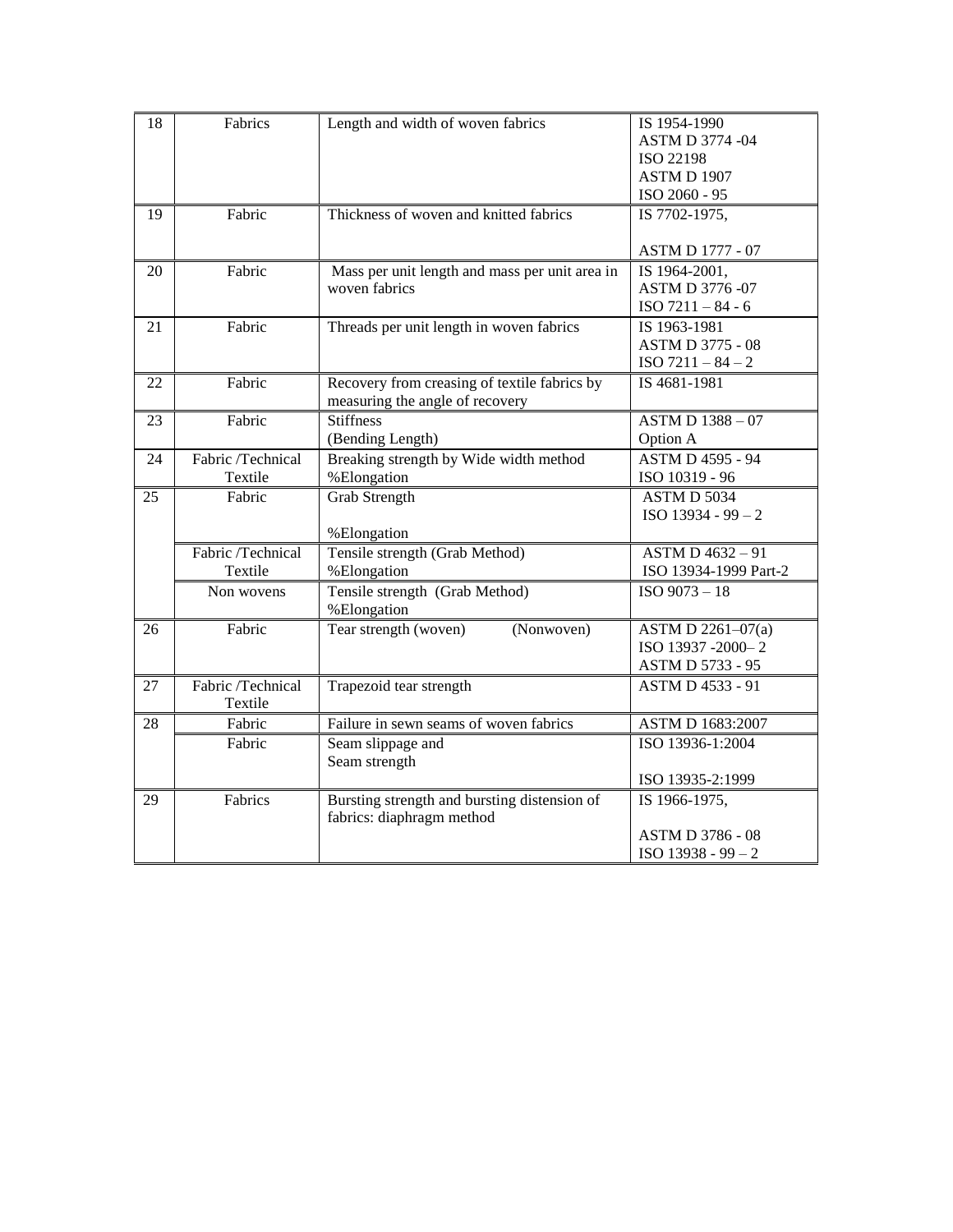## **Chemical scope**

| $S$ No         | Product / material of<br><b>Test</b> | <b>Specific test performed</b>                                                                                                                        | <b>Test method specification</b><br>against which tests are<br>performed                                    |
|----------------|--------------------------------------|-------------------------------------------------------------------------------------------------------------------------------------------------------|-------------------------------------------------------------------------------------------------------------|
| 1.             | Fibre/ Yarn /Fabric                  | Identification of textile fibers.                                                                                                                     | IS: 667 -1981<br>Reaff. 2003<br>$AATCC - 20: 2007$                                                          |
| 2.             | Fibre/ Yarn /Fabric                  | Percentage composition of binary<br>mixture of protein fibre with certain<br>other non-protein fibres (Method<br>based on clean dry mass)             | IS: 2006-1988<br>Reaff. 2004<br>(SASMIRA IHM-01 & IHM-03)<br>$AATCC - 20 A : 2008$<br>ISO 1833 Parts 4:2006 |
| $\cdot$ 3      | Fibre/ Yarn /Fabric                  | Percentage composition of binary<br>mixture of regenerated cellulose and<br>cotton (Method based on clean dry<br>mass)                                | IS: 1889-1979, Part IV,<br>Sulphuric acid method<br>Reaff. 2005<br>(SASMIRA IHM-01<br>AATCC - 20 A : 2008   |
| $\overline{4}$ | Fibre/ Yarn /Fabric                  | Percentage composition of binary<br>mixture of nylon 6 or nylon 6,6 with<br>other fibres (Method based on clean<br>dry mass)                          | IS: 2005-1988<br>Reaff. 2008<br>(SASMIRA IHM-01 & IHM-03)<br>AATCC-20 A:2008<br>ISO 1833Parts 7: 2006       |
| $\overline{5}$ | Fibre/ Yarn /Fabric                  | Percentage composition of binary<br>mixture of polyester fibre with<br>cotton and regenerated cellulose<br>(Method based on clean dry mass)           | IS: 3416-Part 1, 2008(SASMIRA<br>IHM-01 & IHM-03)<br>AATCC-20 A:2008<br>ISO 1833 Parts 11: 2006             |
| 6              | Fibre/ Yarn /Fabric                  | Determination of pH value of<br>aqueous extract of textile materials                                                                                  | IS: 1390-1983<br>Reaff. 2004<br>AATCC 81:2006<br>ISO 3071:2005                                              |
| $\overline{7}$ | Yarn /Fabric                         | Determination of colorfastness of<br>textile materials to washing<br>1. Change in shade<br>2. Staining on adjacent fabric                             | AATCC 61:2007 -1A<br>IS/ISO 105 C10:2006                                                                    |
| 8              | Fibre/ Yarn /Fabric                  | Determination of colorfastness of<br>textile materials to artificial light<br>(xenon lamp) Rating on blue wool<br>scale                               | IS: 2454-1985Reaff. 2006<br>AATCC -16: 2004 option 3<br>ISO: 105 BO2:2002                                   |
| 9              | Fibre/ Yarn /Fabric                  | Determination of colorfastness of<br>textile materials to perspiration<br>(Acidic & Alkaline)<br>1. Change in shade<br>2. Staining on adjacent fabric | IS: 971-1983 (Reaffirmed 2004)<br><b>AATCC 15:2007</b><br>(acidic only)<br>ISO 105-E04-2008                 |
| 10             | Fibre/ Yarn /Fabric                  | Determination of colour fastness of<br>textile materials to dry-heat (using<br>Fix-o-test instrument)<br>(Staining on adjacent fabric)                | IS: 4636 - 1988<br>Reaff. 2004                                                                              |
| 11             | Fabric                               | Determination of water repellency<br>of fabrics by cone test                                                                                          | IS: 7941-1976<br>Reaff.2004                                                                                 |